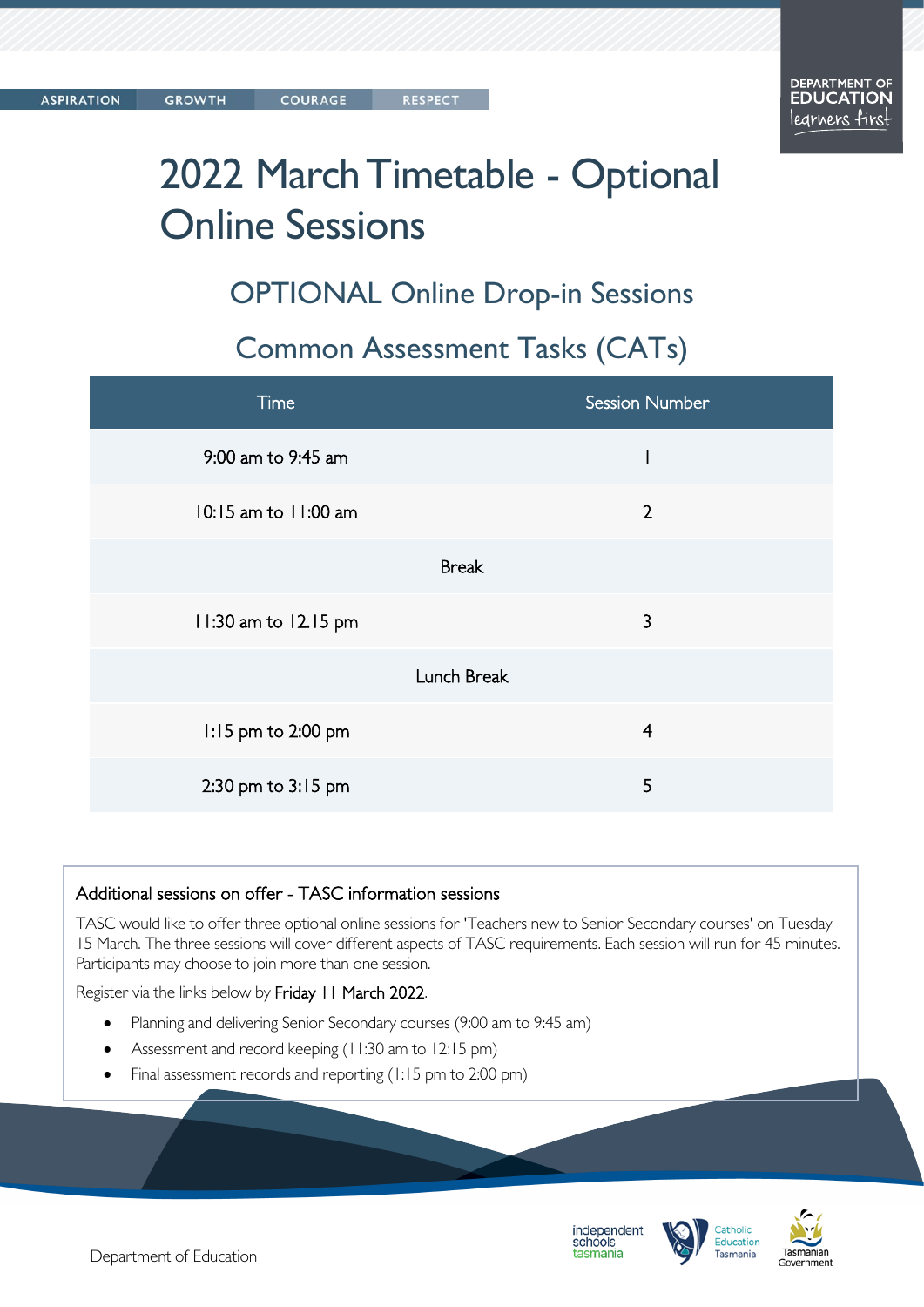# English

| Course                                                                                                       | Session |
|--------------------------------------------------------------------------------------------------------------|---------|
| English Level 3                                                                                              |         |
| English Literature Level 3                                                                                   | 2       |
| Essential Skills Reading and Writing Level 2                                                                 |         |
| English as an Additional Language or Dialect Level 3<br>English as an Additional Language or Dialect Level 2 |         |
| English Writing Level 3                                                                                      |         |

# Health and Physical Education

| Course                                 | Session        |
|----------------------------------------|----------------|
| Athlete Development Level 2            |                |
| Health Studies Level 3                 | $\overline{2}$ |
| Sport Science Level 3                  | 3              |
| Sport Science Foundation Level 2       | 3              |
| Outdoor Education Level 2              | $\overline{4}$ |
| Outdoor Leadership Level 3             | 4              |
| Community Sport and Recreation Level 2 | 5              |
| Personal Health and Wellbeing Level 2  | 5              |

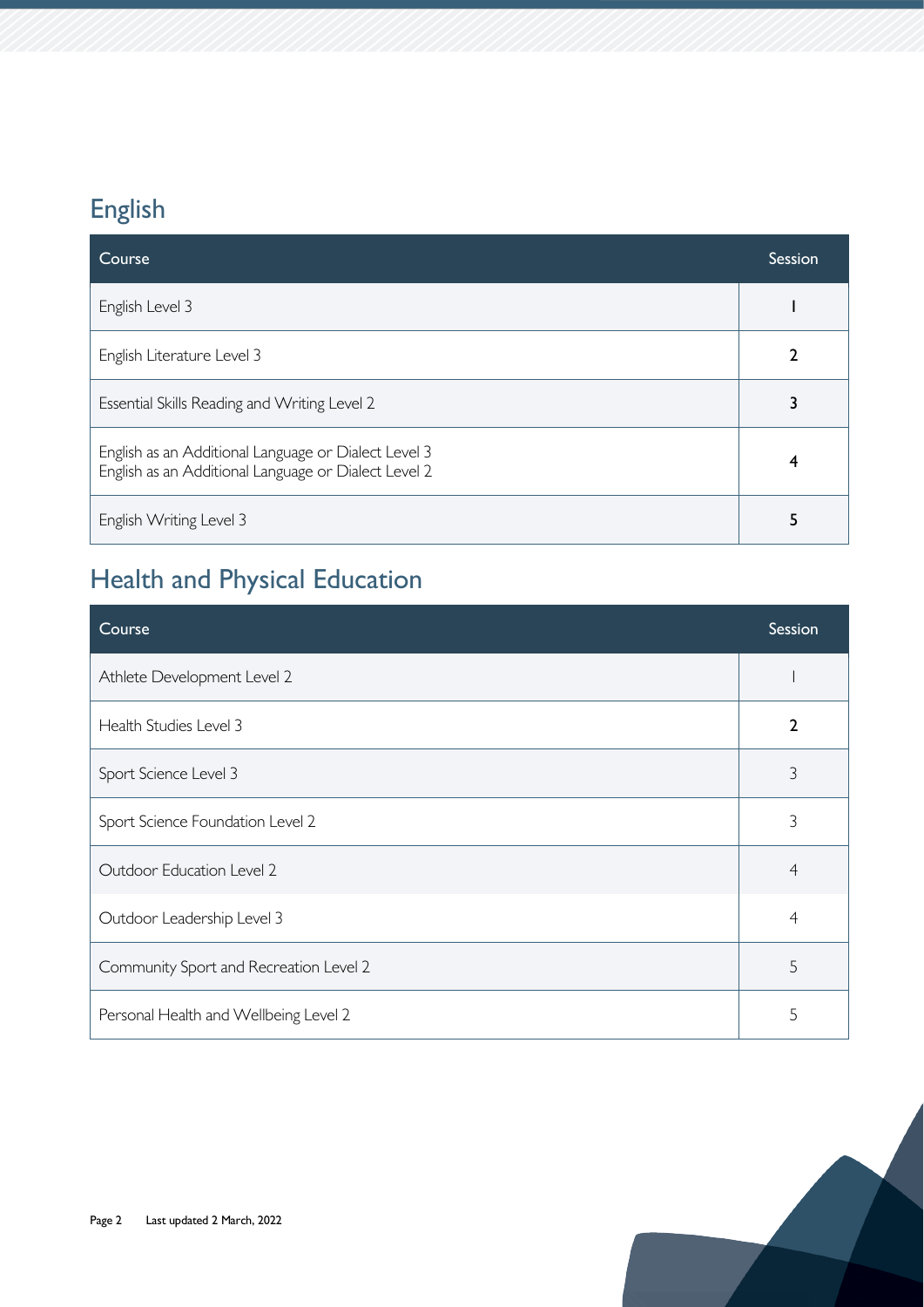#### Humanities and Social Sciences

| Course                                                                        | Session                  |
|-------------------------------------------------------------------------------|--------------------------|
| Accounting Level 3                                                            |                          |
| Legal Studies Level 3                                                         |                          |
| Psychology Level 3                                                            | $\overline{\phantom{a}}$ |
| Economics Level 3                                                             | $\overline{2}$           |
| Sociology Level 3                                                             | $\overline{2}$           |
| Ancient History Level 3                                                       | $\overline{2}$           |
| Modern History Level 3                                                        | $\overline{2}$           |
| <b>Business Studies Foundation Level 2</b><br><b>Business Studies Level 3</b> | 3                        |
| Working with Children Level 2                                                 | $\mathfrak{Z}$           |
| First Nations Studies Level 3                                                 | 3                        |
| Geography Level 3                                                             | $\overline{4}$           |
| Australia in Asia and the Pacific Level 3                                     | $\overline{4}$           |
| Philosophy Level 3                                                            | 5                        |
| Studies of Religion Level 3                                                   | 5                        |

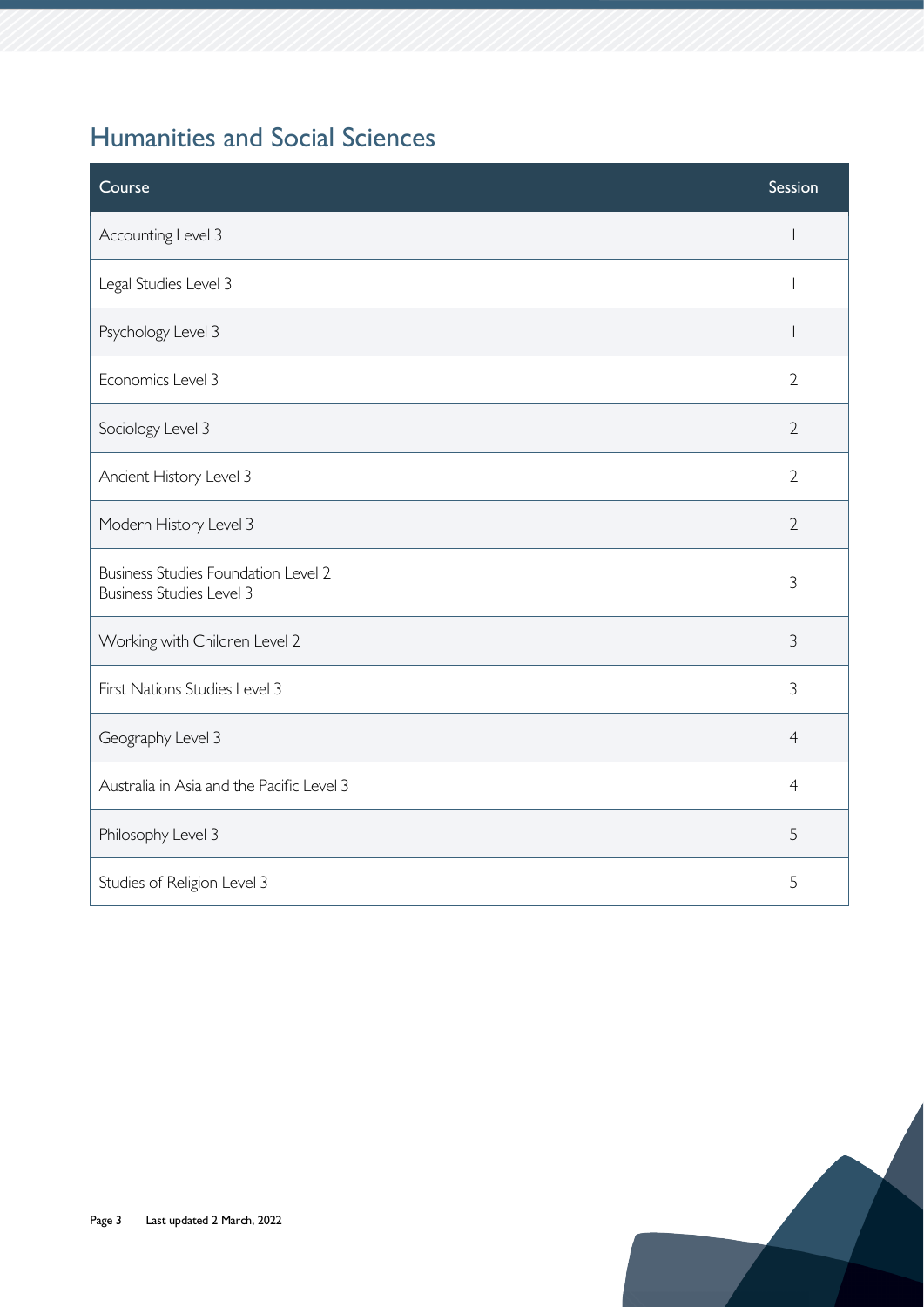### Languages

| Course                                       | <b>Session</b> |
|----------------------------------------------|----------------|
| French Foundation Level 2/French Level 3     |                |
| German Foundation Level 2/German Level 3     |                |
| Italian Foundation Level 2/Italian Level 3   |                |
| Chinese Foundation Level 2/Chinese Level 3   | 4              |
| Japanese Foundation Level 2/Japanese Level 3 |                |

#### **Mathematics**

| Course                                        | Session       |
|-----------------------------------------------|---------------|
| <b>General Mathematics Foundation Level 2</b> |               |
| <b>General Mathematics Level 3</b>            |               |
| Mathematics Methods Foundation Level 3        | $\mathcal{D}$ |
| Mathematics Methods Level 4                   | 3             |
| Essential Skills - Maths Level 2              | 4             |
| Mathematics Specialised Level 4               | 5             |

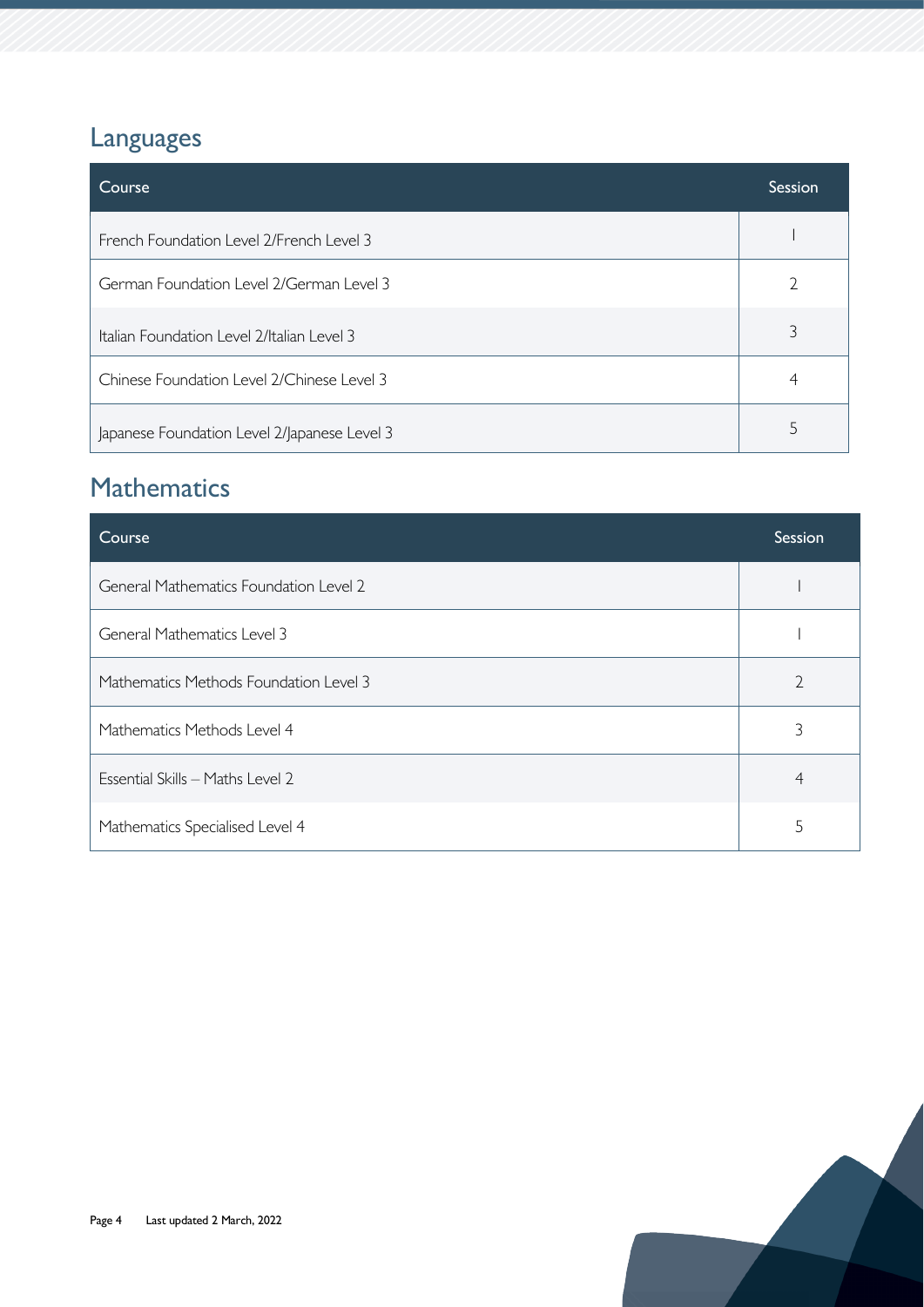#### Mixed Field

| Course                                   | Session |
|------------------------------------------|---------|
| Student Directed Inquiry Level 3         |         |
| Enterprise at Work Level 2 (new in 2022) |         |
| Career and Life Planning Level 2         |         |
| Preliminary suite of courses             |         |
| Library Networking                       |         |

#### **Science**

| Course                                          | Session        |
|-------------------------------------------------|----------------|
| Life Sciences Level 2                           |                |
| Environmental Science Level 3                   |                |
| Physical Sciences Foundation Level 2            | $\overline{2}$ |
| Biology Level 3                                 | $\overline{2}$ |
| Chemistry Level 4                               | 3              |
| Physics Level 4                                 | 3              |
| Transdisciplinary Science Level 2 (new in 2022) | $\overline{4}$ |
| Physical Sciences Level 3                       | 5              |

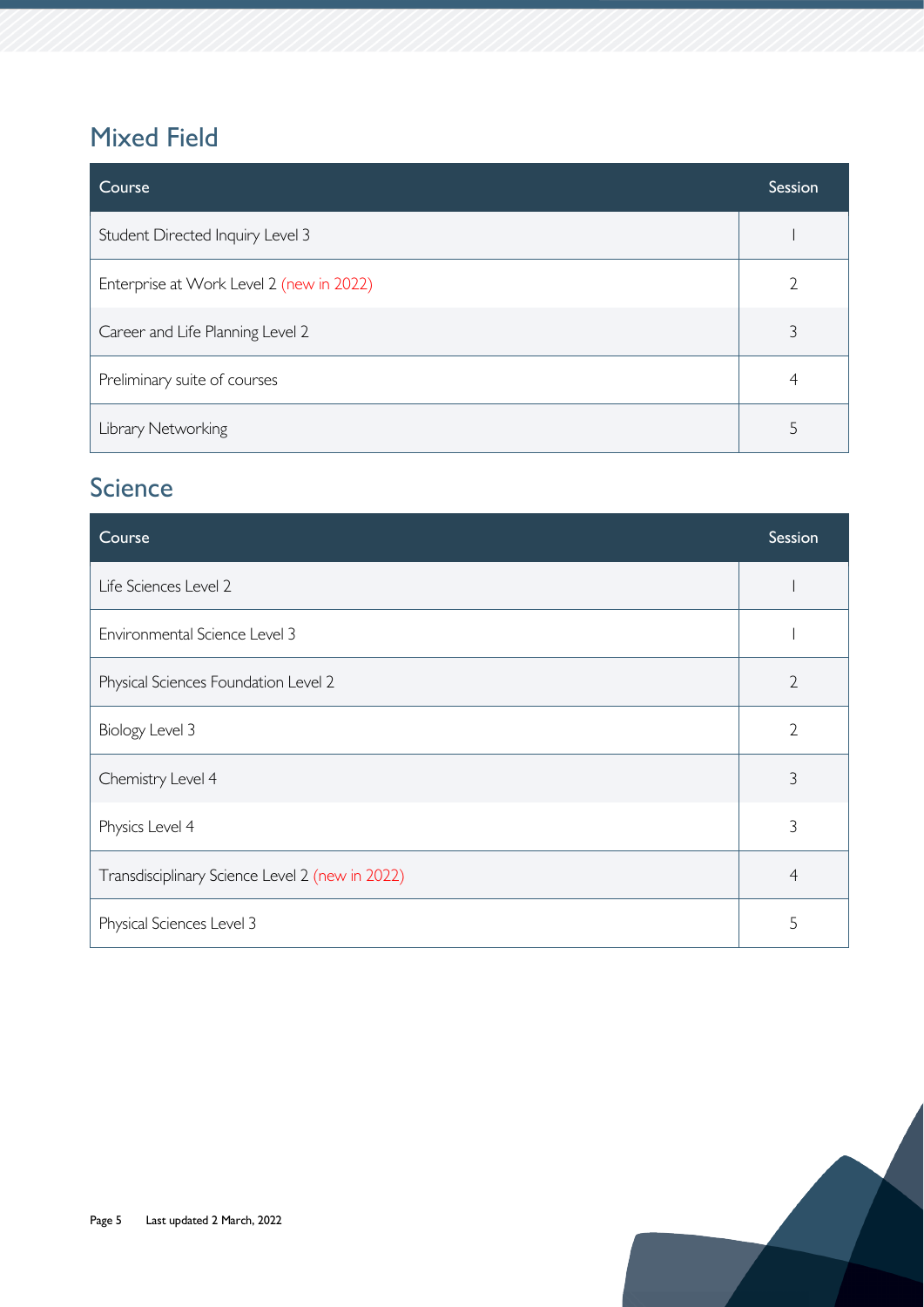# **Technologies**

| Course                                                          | Session        |
|-----------------------------------------------------------------|----------------|
| Agricultural Enterprise Level 2<br>Agricultural Systems Level 3 |                |
| Electronics Foundation Level 2<br>Electronics Level 3           |                |
| Automotive and Mechanical Technologies Level 2                  | $\overline{2}$ |
| Computer Graphics and Design Level 3                            | $\overline{2}$ |
| Housing & Design Level 3                                        | $\overline{2}$ |
| Computer Science Level 3                                        | 3              |
| Design and Production Level 2                                   | 3              |
| Engineering Design Level 2 (new in 2022)                        | $\overline{4}$ |
| Computer Applications Level 2<br>Essential Skills ICT Level 2   | $\overline{4}$ |
| Food Cooking and Nutrition Level 2                              | $\overline{4}$ |
| Information Systems and Digital Technologies Level 3            | 5              |
| Food and Nutrition Level 3                                      | 5              |
| Food Hospitality Enterprise Level 2                             | 5              |

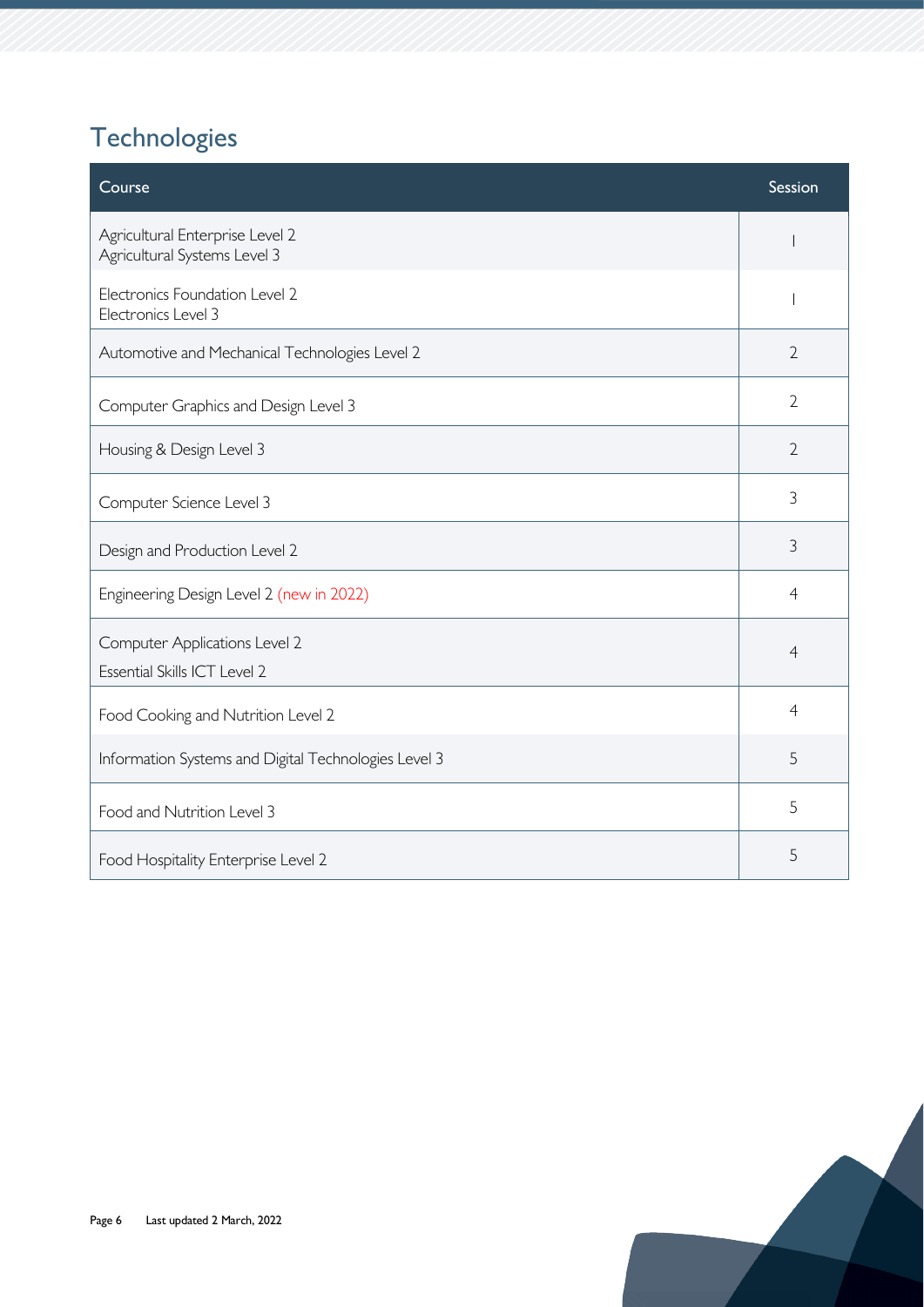### The Arts

| Course                                                          | Session        |
|-----------------------------------------------------------------|----------------|
| Drama Foundations Level 2<br>Drama Level 3                      |                |
| Theatre Performance Level 3                                     |                |
| Musical Theatre Level 2                                         | $\overline{2}$ |
| <b>Technical Theatre Production Level 2</b>                     | $\overline{2}$ |
| Media Production Level 3                                        | $\overline{2}$ |
| Music Studies Level 2<br>Music Level 3                          | 3              |
| Contemporary Music Level 2<br>Music Technology Projects Level 2 | $\mathfrak{Z}$ |
| Dance Level 2<br>Dance Choreography & Performance Level 3       | $\overline{4}$ |
| Visual Art Level 2<br>Art Production Level 3                    | $\overline{4}$ |
| Art Practice Level 2<br>Art Theory and Criticism Level 3        | 5              |
| Art Studio Practice Level 3                                     | 5              |